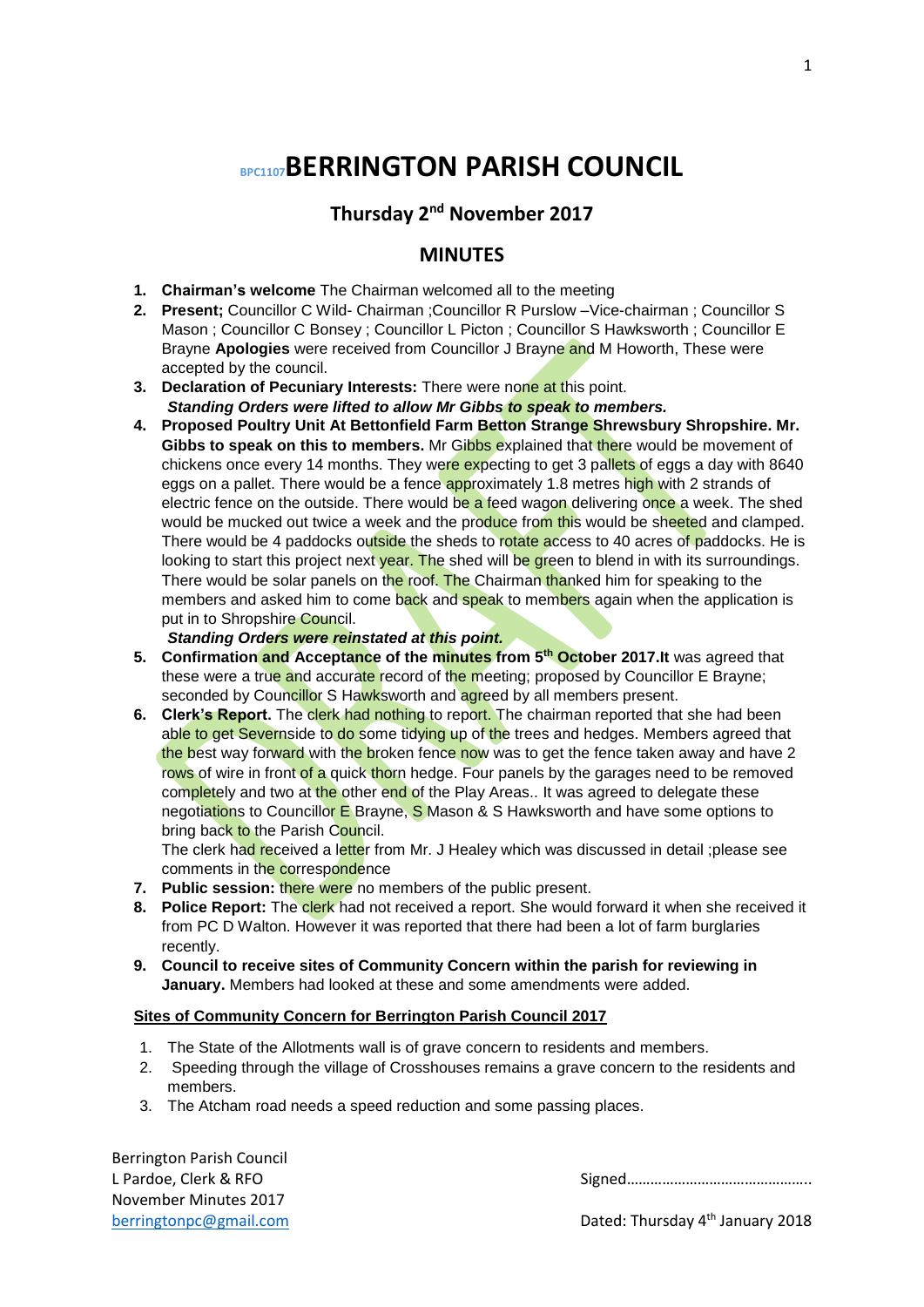- 4. The disregard of many drivers for the pedestrians using the road crossing is of concern and the members would request that the crossing is upgraded to a Pelican Crossing
- 5. Speeding on the Acton Burnell road Cantlop to the A458 is of concern to residents and members of the Parish Council
- **10. Council members to receive list of Place plan priorities for reviewing in January.** Members discussed their existing priorities and amended the list as below.
	- Improvements to Road from Cross Houses to Atcham.
	- Upgrade the Zebra Crossing to a Pelican Crossing at Crosshouses.
	- Additional Vehicle Activated Speed Signs
	- Extension to Community Centre Kitchen
	- Renewal of fencing around the Open Space
	- Additional classroom for Condover School. Subject to a review of school catchment areas
	- Improvements on the Allotments
	- Improvements to Brompton Playing Fields drainage
	- Improving parking in Noel Hill Road
	- New Street Lights
	- New village benches
	- Allotment Education Project and Wall renewal
	- Footpath/cycle path to Shrewsbury

### **11. Council to consider consultations from Shropshire Council;**

- **North West Relief Road.** This were discussed by members and it was agreed to make no comment n this.
- **Local Plan.** Berrington Parish is remaining as Open Countryside in the new proposed plan .Members wish to remain as Open Countryside so they agreed to pass no comment on this part of the plan.

#### **12. Highway Matters**

- i. Councillor S Mason asked if we could ask for the Street Sweeper to clear up the leaves on Noel Hill Road to prevent them blocking the drains there.
- ii. It was reported that the culvert outside 6/7 Lower Cross the water is not going down it Clerk to contact Colin Blower about this.
- iii. Clerk to chase the ROSPA reports for the Play Areas outside the Community Centre from Greenbelt the Management Company.
- iv. Councillor R Purslow proposed that we invite Fletcher Homes to attend a meeting in February /March to talk on their progress to date and ask about the possibility of street lights on the new estate.

## **13. Planning**

#### **Previously considered applications;**

Reference: 17/03554/FUL;

 Address: Royal Oak, Pitchford Road, Condover Proposal. Demolition of existing outbuildings; conversion of existing pair of dwellings into one dwelling with garage extension; erection of detached dwelling with garage and formation of new relocated site access. Awaiting decision

## **Council to consider new planning applications**:

- Reference;17/04112/PMBPA
	- Address: Grove Barn, the Grove, Pitchford Road, Condover Proposal: Application for prior approval under part3, class MB of the Town \* Country Planning (General permitted Development) (Amendment & Consequential provisions) (England) Order 2014 for the change of use from agricultural to residential use. After discussion the Parish Council agreed not to pass any comment on this application
	- Reference: 17/04868/MAW (validated: 05/10/2017) Address: Bayston Hill Quarry, Sharpstones Lane, Bayston Hill, Shrewsbury, Shropshire, SY3 0QE

Berrington Parish Council November Minutes 2017

L Pardoe, Clerk & RFO Signed………………………………………..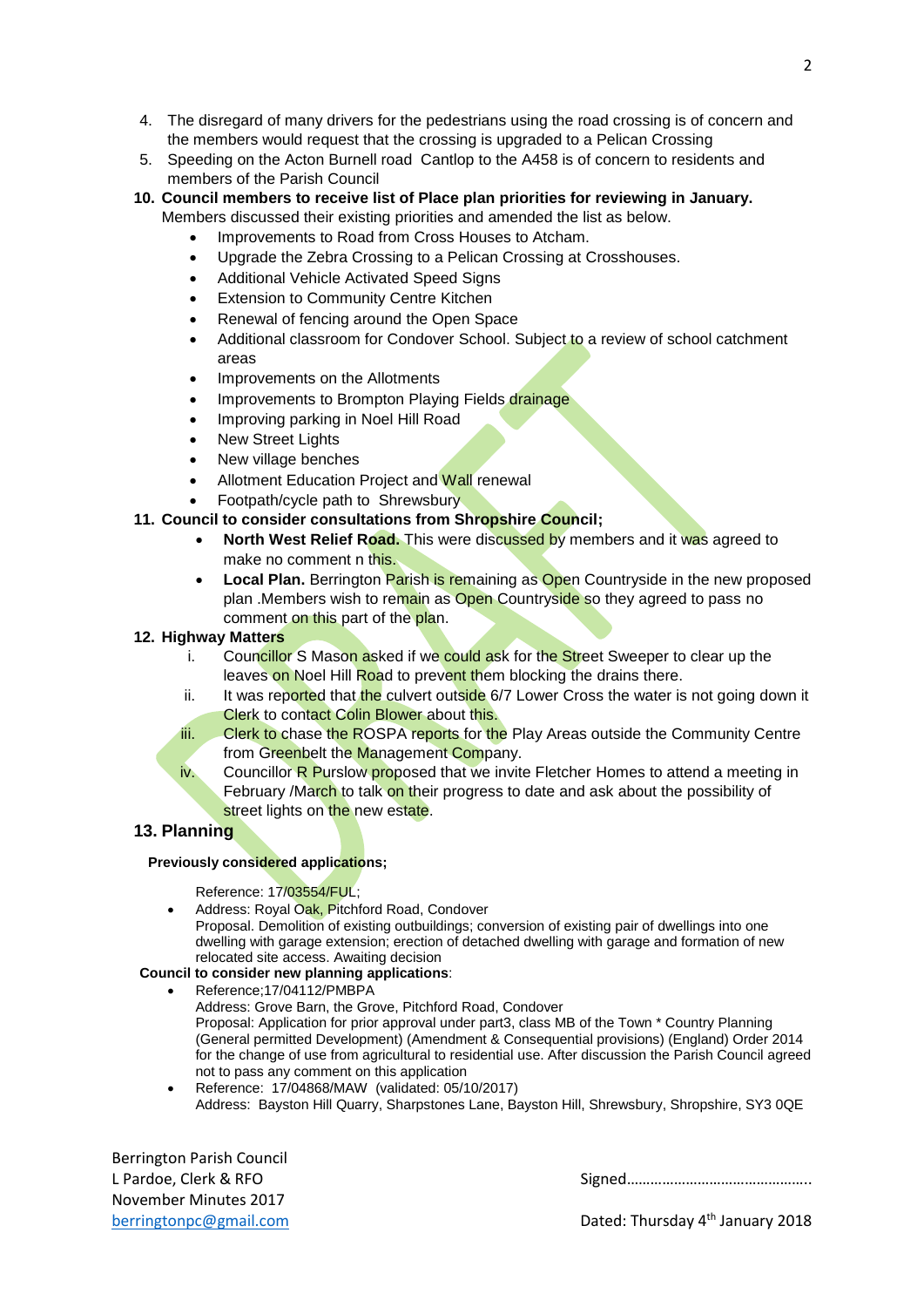Proposal: Extraction of sand and gravel, construction of screen bank, diversion of access to Bomere Farm and related engineering operations; The Parish Council agreed not to pass any comment on this application.

#### **This is a scoping opinion and not for consultation at this point.**

 Reference:17/05036/SCR Address: Proposed Poultry Unit at Bettonfield Farm, Betton Strange, Shrewsbury Proposal; Screening opinion for the erection of a free range egg production unit, including silos, formation of a vehicular access and associated works

#### **Council to consider new planning applications received after the Agenda has been published;**

 Reference: 17/05125/FUL (validated: 31/10/2017) Address: Cantlop Farm, Condover, Shrewsbury, Shropshire, SY5 7DB Proposal: Erection of a single storey extension and associated alterations following demolition of single storey part, external walling and external doorway. After discussion it was agreed to support this application. Proposed by Councillor S Mason, Seconded by Councillor S Hawksworth and agreed by all members present.

#### **The Chairman left the meeting at this point due to another commitment. The Chair was taken by Councillor R Purslow the Vice-Chairman**

#### **14. Finance**

- i. Bank Reconciliation for the month end October 2017. It was agreed to accept the Bank Reconciliation as presented by the clerk; proposed by Councillor S Hawksworth; seconded by Councillor C Bonsey and agreed by all members resent.
- ii. Accounts for payment. It was agreed to pay the accounts as presented by the clerk; proposed by Councillor S Hawksworth; seconded by Councillor C Bonsey and agreed by all members resent

|                       | Payee                       | <b>Details</b>  | Amount |
|-----------------------|-----------------------------|-----------------|--------|
| 1124                  | <b>HMMRC</b>                | <b>PAYE</b>     | 34.40  |
| 1123                  | <b>L</b> Pardoe             | <b>Expenses</b> | 27.31  |
| <b>Standing Order</b> | L Pardoe                    | Salary          | 358.21 |
| 1122                  | <b>Royal British Legion</b> | Lamp poppies    | 66.00  |
|                       |                             | Total           | 485.92 |

- iii. Council to look at precept figures in readiness for the January meeting. Members looked at the figures and after discussion it was agreed to leave the precept at the same figure as last year pending the receipt of letter from Shropshire Council on the Council Tax bases. The figures to be ratified at the January meeting.
- iv. The Clerk had received figures from E-on for costs to replace the lamps in the street lights within Crosshouses with LED lamps. To replace all the lamps and posts that need replacing would be £6,250.00 plus VAT. It was agreed to go with replacing all that needed replacing however the members wanted the clerk to ask if it would be possible to replace the post at No 51 Lower Cross at a later date. Proposed by Councillor C Wild seconded by Councillor S mason and agreed by all members present. Councillor R Purslow was going to speak to a resident about part night lighting and show her the maps for the lighting in the village
- v. It was agreed to give Councillor Mason £100.00 to fund the tuck shop for the Youth Club; proposed by Councillor R Purslow; seconded by Councillor S Hawksworth and agreed by all members present.

## 15. **Youth Club Matters:**

- Council to set up a Management Committee for the new Youth Club. After discussion it was agreed that the Parish Council did not need to set up a Management Committee.
- Councillor Brayne reported that at a recent meeting the volunteers were now down to 5. It was hoped to have the first meeting on 22<sup>nd</sup> November. He stated that he did not want to

Berrington Parish Council November Minutes 2017

L Pardoe, Clerk & RFO Signed Controller and Signed Controller and Signed Controller and Signed Controller and Signed Controller and Signed Controller and Signed Controller and Signed Controller and Signed Controller and Si

3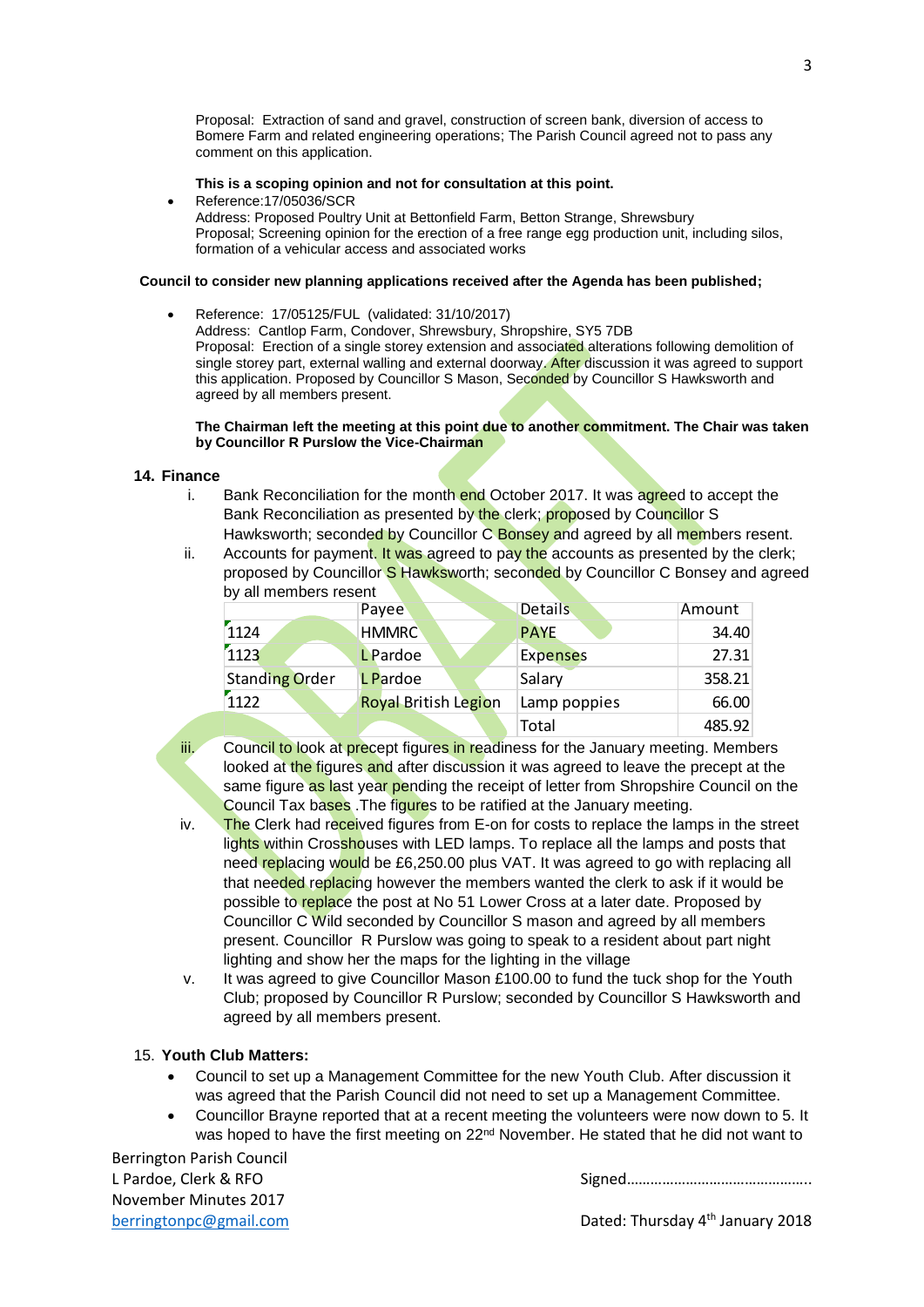run the Youth Club he was wanting to assist only. When the Shropshire Youth Association stopped running it in twelve months it is hoped there will be willing volunteers to take over and run it then.

Members agreed to give Councillor S Mason £100 to run a tuck shop for the Youth Club.

### 16. **Correspondence:** This was noted.

A letter had been received by the clerk from Mr. J Healey which was discussed by members who agreed that;

- 1. The Parish Council notes the contents of Mr Healey's Letter.
- 2. That they thank him for his offer to join the Parish Council. However, at this time there is not a vacancy.
- 3. The Parish Council will not be undertaking a Neighbourhood Plan for the reasons below:
	- a. In the case of smaller rural settlements in Shropshire which have not been identified as a Community Hub or Cluster (this applies to Berrington), preparing a Neighbourhood Plan could signal that the community concerned is planning to provide for more development than that assumed in the Local Plan.
	- b. The residents of Berrington Parish have stated, on many occasions, that they do not wish for further development to take place as they feel that there has already been an over development of the area.
	- c. Parish Councillors are aware that local experience suggests that preparing a formal Neighbourhood Plan can be demanding on those directly involved and costly for the PC.
	- d. The Parish Council did not wish to enter into a costly and time-consuming exercise which would, in their view, not benefit the residents of Berrington parish.
- 4. The Parish Council does not have the powers to instigate compulsory purchase proceedings against landowners who are unwilling to agree to the cycle path route.
- 5. The Parish Council would not support a request to Shropshire Council to instigate Compulsory Purchase proceedings.
- 6. That the proposed Cycle Path (along the old railway line) be added to the current Place Plan. The inclusion of this project does automatically infer funding will be available. The Parish Council's decision on whether this project will be funded will be looked at alongside other parish priorities.
- 7. The Parish Council request that Mr Healey obtains letters of agreement from landowners (along the old railway line) and that they are submitted to the Parish Clerk as soon as they are available.
- 8. If such agreements are unable to be secured the Parish Council request that Mr Healey revisit's the cycle route along the Atcham to Cross Houses Road and that letters of agreement are gained from all relevant landowners.
- 9. If letters of agreement are unable to be sourced for either scheme then the project(s) will be removed from the Place Plan at the next re-fresh.

### 17. **Parish Matters**:

- Councillor L Picton thanked Councillor R Purslow for putting the lamp post poppies up. Councillor C Bonsey said how lovely they looked. It was reported that they had been spoken about on the local radio.
- The clerk was asked to follow up the movement of the VAS in Crosshouses to see when we can expect it to be moved and copy the chairman in to the e-mail.
- Councillor S Mason asked about the road sweeper to clear the leaves in Lower Cross.
- 18. Date and time of next meeting: it was agreed the next meeting would be held on Thursday  $4<sup>th</sup>$ January 2018 starting at 7.00pm

Berrington Parish Council November Minutes 2017

L Pardoe, Clerk & RFO Signed Controller and Signed Controller and Signed Controller and Signed Controller and Signed Controller and Signed Controller and Signed Controller and Signed Controller and Signed Controller and Si